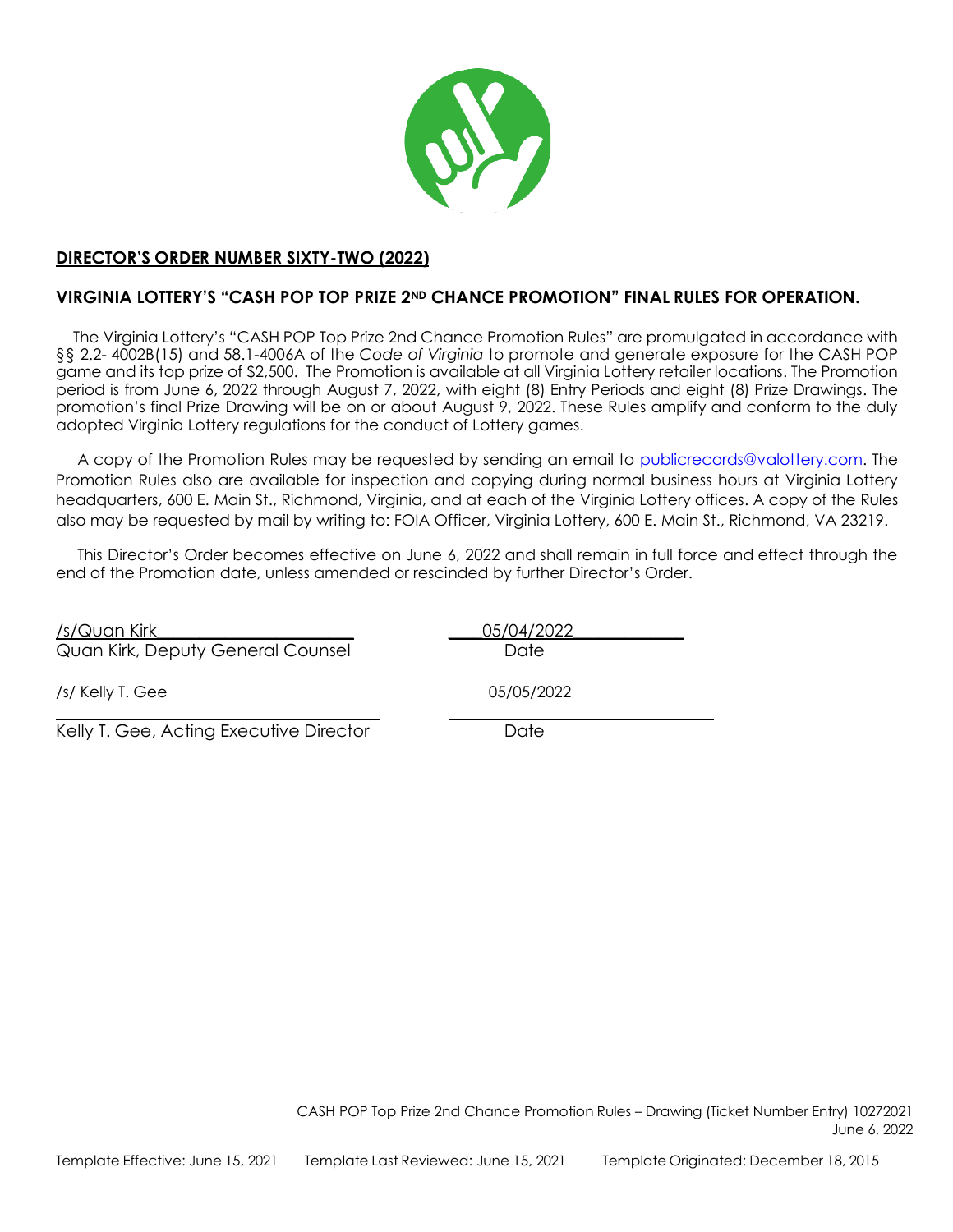

# **VIRGINIA LOTTERY'S "CASH POP TOP PRIZE 2ND CHANCE PROMOTION" OFFICIAL RULES**

- **A. PURPOSE:** A Promotion, available at Virginia Lottery retailer locations, to promote and generate exposure for the CASH POP game and its top prize of \$2,500. With this Promotion, eight (8) Prize Drawings will be conducted. Drawings will be conducted to award Cash Prizes.
- **B. PROMOTION PERIOD:** This Promotion, available at all Virginia Lottery retailer locations, will begin June 6, 2022 through August 7, 2022 ("Promotion Period"), with the final Prize Drawing on or about August 9, 2022. Qualifying CASH POP tickets for this Promotion will be produced beginning **at 12:00 AM ET (midnight), June 6, 2022, through 11:59 PM ET on July 31, 2022**.
- **C. DEFINITIONS** (for purposes of this Promotion)**:**

"Cash Prize" means either a monetary Prize or a gift card Prize.

"Claimant" means a verified Entrant, Participant, or Player who presents an Entry that he/she presumes to be a Winning Promotion Entry.

"Director" means the Executive Director of the Virginia Lottery as established in Chapter 40 of Title 58.1 (§58.1-4000 *et seq.*) of the *Code of Virginia* or any other employee(s) to whom the Executive Director's authority is lawfully delegated.

"Lottery" means the Virginia Lottery.

"Lottery Board" means the group of seven (7) people, appointed by the Governor of Virginia, with the power to adopt regulations governing the establishment and operation of the Virginia Lottery and to perform other functions that are set out in the *Code of Virginia.*

"Lottery Retailer," "Lottery Sales Retailer," or "Retailer" means a person licensed by the Virginia Lottery to sell and dispense Virginia Lottery Tickets, materials and games.

"Drawing" means a formal process of randomly selecting Entries in accordance with the Promotion Rules.

"Entrant," "Participant," or "Player" means a Person who is at least eighteen (18) years of age, who makes a qualifying purchase or otherwise validly enters a Promotion according to the approved Entry method stated in the Promotion Rules in the hope of winning a Prize.

"Entry" means a method, whether electronic or paper-based, by which a Player enters a Drawing or Promotion.

"Person" means a natural person and may not extend to or be applied to a corporation, company, partnership, association or other entity, or when referring to a Lottery retailer, the term as defined in § 58.1-4009 of the *Code of Virginia*.

"Present at the Terminal" means that a Player remains physically present at the Virginia Lottery Terminal from the time the Player's order for a Ticket is accepted by the Virginia Lottery retailer, through completion of the order processing, payment, and delivery of the Ticket to the Player. Players must be present at the Terminal for any purchase.

"Promotion" means the "added value" offer to consumers named in the title at the top of Page 1 of these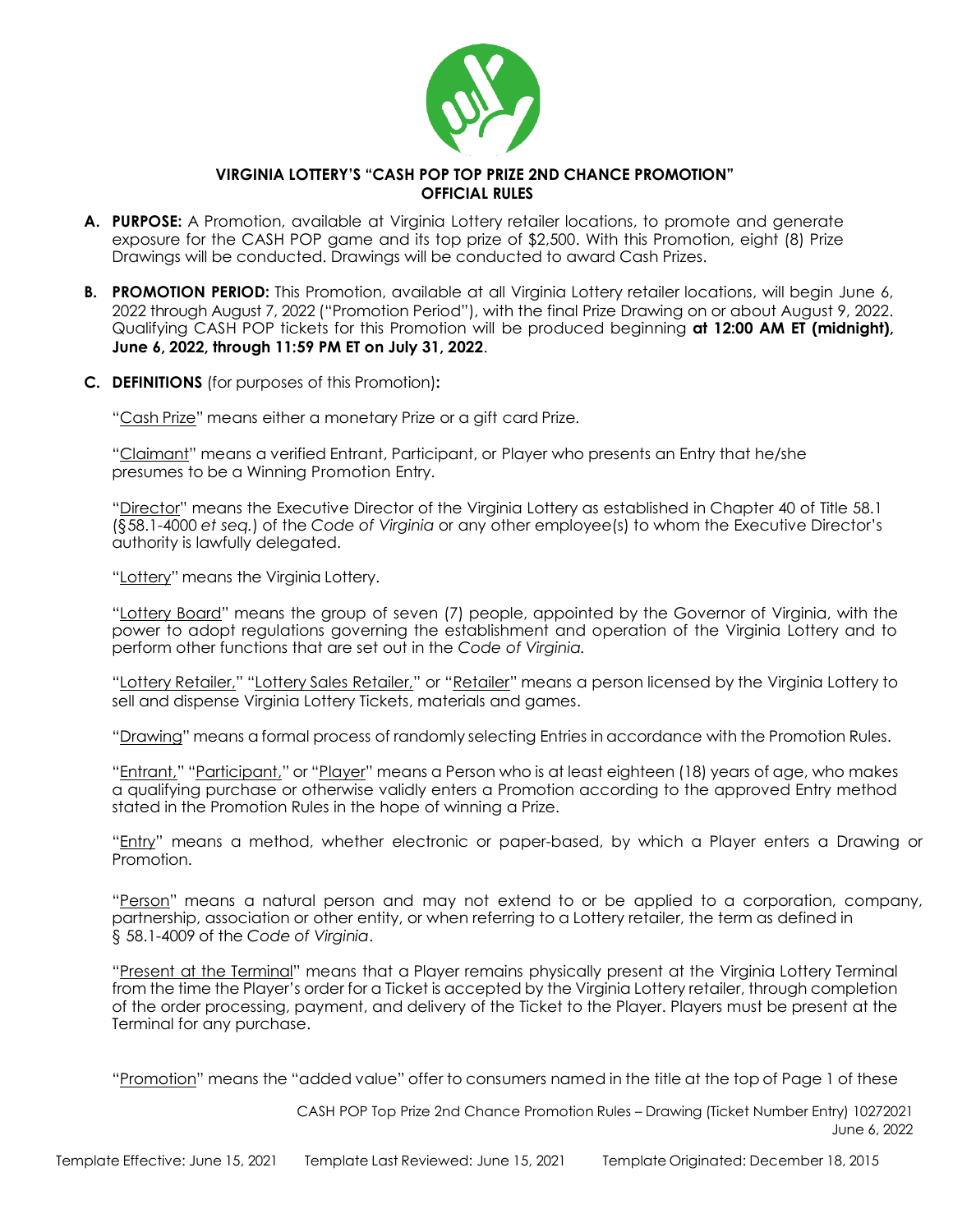Rules.

"Promotion Rules" or "Rules" means these rules.

"Self-service Vending Machine" or "Vending Machine" means an interactive device by which a Player may select a game, purchase a Ticket, and/or receive a Promotion Entry Form, without the help of a clerk at a Virginia Lottery retailer or an employee at a Virginia Lottery office or other approved location.

"Prize" or "Prizes" means the winnings as defined in **Section J** ("Prize Description").

"Prizewinner" means a verified Person who is entitled, via Entry verification, to receive a Prize under the rules of a Promotion.

"System Day" means the time at which a particular day begins in the Lottery's gaming system (4:30 AM Eastern Time) to the time the same day ends in the Lottery's gaming system (1:00 AM Eastern Time the following calendar day).

"Terminal" means a device that is authorized by the Virginia Lottery to interact with the Virginia Lottery's central computer system to issue Virginia Lottery Tickets and/or Entry Forms and to enter, receive and process Virginia Lottery transactions that may include issuing Tickets, validating Tickets and transmitting reports.

"Ticket" means a Ticket produced by the Lottery's gaming system and sold by the Virginia Lottery.

"Winning Entry" means an eligible Ticket Entry, drawn during the established Drawing(s), which has passed all Lottery validation and security requirements and processes.

## **D. ELIGIBILITY:**

- 1. This Promotion is open to Persons eighteen (18) years of age or older. A Player may be required to provide proof of his/her date of birth.
- 2. No officer, employee or Board member of the Lottery, or any officer or employee or board member of any vendor to the Lottery of computer-generated or scratch game goods or services working directly on a contract with the Lottery for such goods or services, or any person residing in the same household of any such board member, officer or employee, or any person under the age of eighteen (18) years, shall be eligible to participate in this Promotion. The Lottery will not award a Prize on any Ticket/Entry submitted by, for, or gifted to or transferred to anyone referenced in this **Section D**, or to the transferee of such Person.

## **E. PROMOTION ENTRY:**

To participate, a Player must purchase a CASH POP ticket from a Virginia Lottery retailer location during the Entry Period specified in **Section I** ("Entry Deadlines") to enter the applicable Prize Drawing. Qualifying CASH POP tickets for this Promotion will be produced beginning **at 12:00 AM ET (midnight), June 6, 2022, through 11:59 PM ET on July 31, 2022**. Players shall enter this Promotion using the Ticket serial number located on the bottom of a non-winning CASH POP ticket. Entries will be accepted via the Internet and the Virginia Lottery's Mobile App. Entries for this Promotion will only be eligible for one (1) applicable Prize Drawing and do not carry over to subsequent drawings

All Entries submitted according to **Section G** ("Internet Entries") and/or **Section H** ("Mobile App Entries") and received during the Promotion Entry Period as specified in **Section I** ("Entry Deadlines") will be included in the applicable Prize Drawings established for this Promotion.

## **F. ENTRY REQUIREMENTS:**

1. Only non-winning Virginia Lottery CASH POP tickets purchased at a Lottery retailer location, during the qualifying Entry Period, will be accepted as a valid Entry for this Promotion. In addition, all purchased drawings on the CASH POP ticket must be completed in order for it to be entered into this Promotion.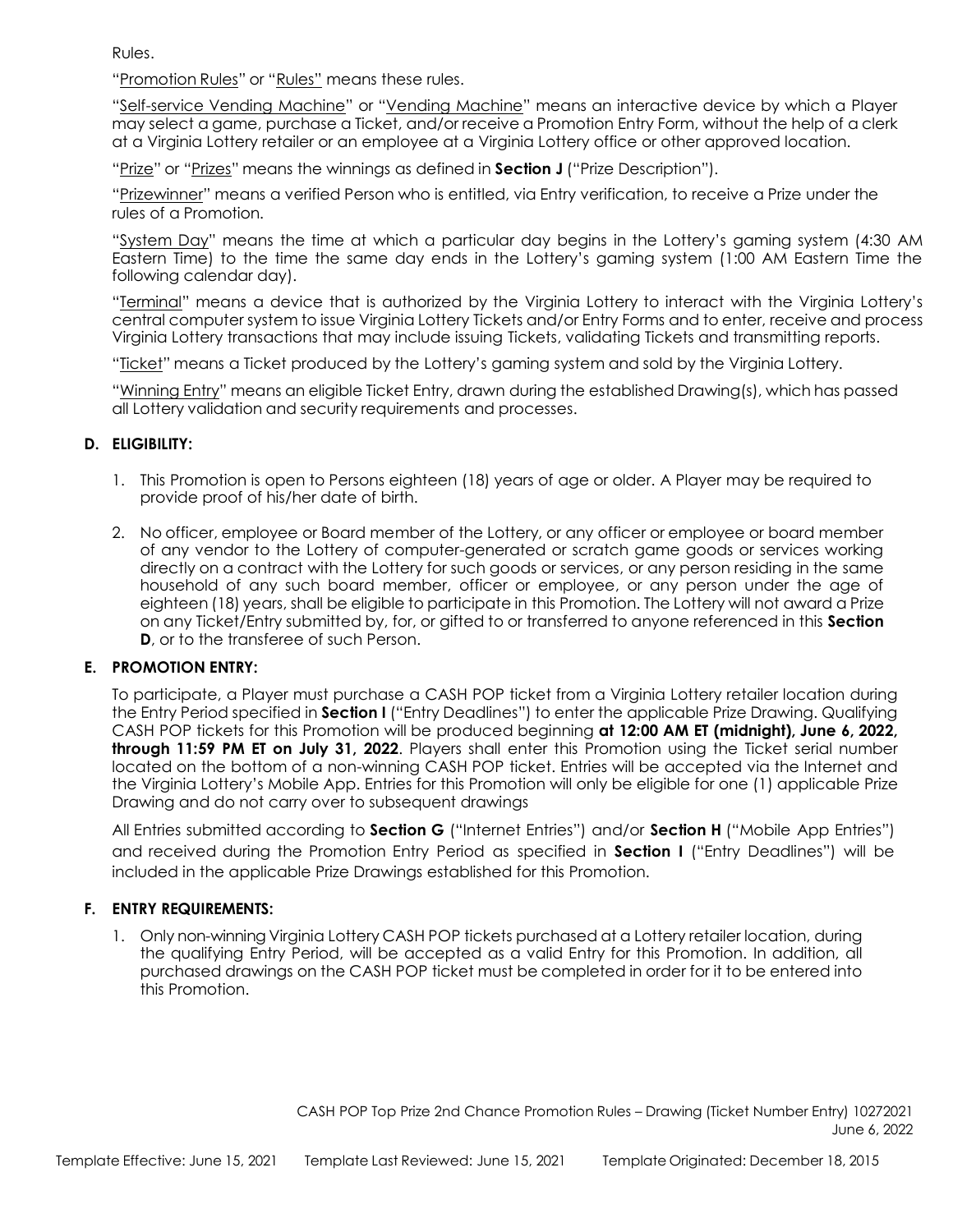- 2. Each CASH POP ticket used for this Promotion must have been issued by the Lottery in an authorized manner and submitted during one of the Entry Periods referenced in **Section H** ("Entry Deadlines").
- 3. A Player may enter the Promotion more than once as long as each Entry is based upon a different eligible CASH POP ticket. However, a Player is eligible to win only one (1) Prize per Drawing during this Promotion.
- 4. A Player may submit, to this Promotion, a maximum of twenty-five (25) non-winning CASH POP tickets per day over the course of the Promotion.
- 5. Any non-winning CASH POP ticket entered into a Prize Drawing for this Promotion is eligible to win only in the Prize Drawing in which it is entered. Entries that are not selected as a Winner in a Prize Drawing do not carry over to subsequent Prize Drawings.
- 6. The Lottery will not be responsible for Entries submitted incorrectly or received outside of the established Entry Deadline for the applicable Prize Drawing(s) as specified in **Section I** ("Entry Deadlines"). Such Entries shall be deemed invalid.
- 7. Only Entries that are submitted in the manner described in **Section G** ("Internet Entries") and/or **Section H** ("Mobile App Entries") of these Promotion Rules during the designated Entry Period will be eligible for entry in this Promotion. Entries submitted via any other method (U.S. mail/courier, dropoff, etc.) will not be accepted for this Promotion and will be deemed invalid.
- 8. Each Entry must contain current and valid player information in order to be eligible to enter this Promotion and claim a prize. The Lottery will not change or update Entry information for an Entry that has already been submitted. The Lottery will not be responsible for data-entry errors by entrants or for connectivity issues involving the player's access to the Virginia Lottery's website or mobile app.
- 9. A Prizewinner's *Winner Notification Letter* will be mailed to the address registered with the Winner's player account at the time of Entry submission. Any Prizewinner whose *Winner Notification Letter* is returned or is undeliverable due to incorrect and/or incomplete address information, expired forwarding address notifications and/or delivery delays due to mail forwarding notifications, and the Prizewinner fails to notify the Lottery before the claim deadline date regarding the incorrect address, will forfeit his/her opportunity to win a Prize in this Promotion. Neither the Lottery nor its designee will be required to attempt delivery of a *Winner Notification Letter* more than once unless the Prizewinner notifies the Lottery **before the claim deadline date** regarding the incorrect address. If the Lottery is notified prior to the claim deadline date, the Lottery will email the required forms to the Prizewinner using the email address provided at the time of Entry submission.

# **G. INTERNET ENTRIES**

1. To enter via the Internet, a Player must go to the Promotion's landing page on the Lottery's website at **[www.valottery.com/cashpoptopprize](http://www.valottery.com/cashpoptopprize)** and successfully complete registration\* or login.

\*Registration will require entry of a Player's correct full name (consisting of his/her first name and last name – no initials), date of birth, street address, city, state, ZIP code, last four (4) digits of his/her Social Security Number and telephone number.

- 2. As part of the Lottery's registration process for this Promotion, third-party identity authentication will confirm that the Player is eighteen (18) years of age or older. If a Player's identity cannot be confirmed, additional steps for manual confirmation of identity will be provided.
- 3. Player entering via the Internet can use a computer or a mobile telephone to access the Lottery's website. When using a mobile telephone, a Player can choose to enter their Ticket numbers manually or by using their mobile phone's camera to scan the barcode listed above the ticket numbers.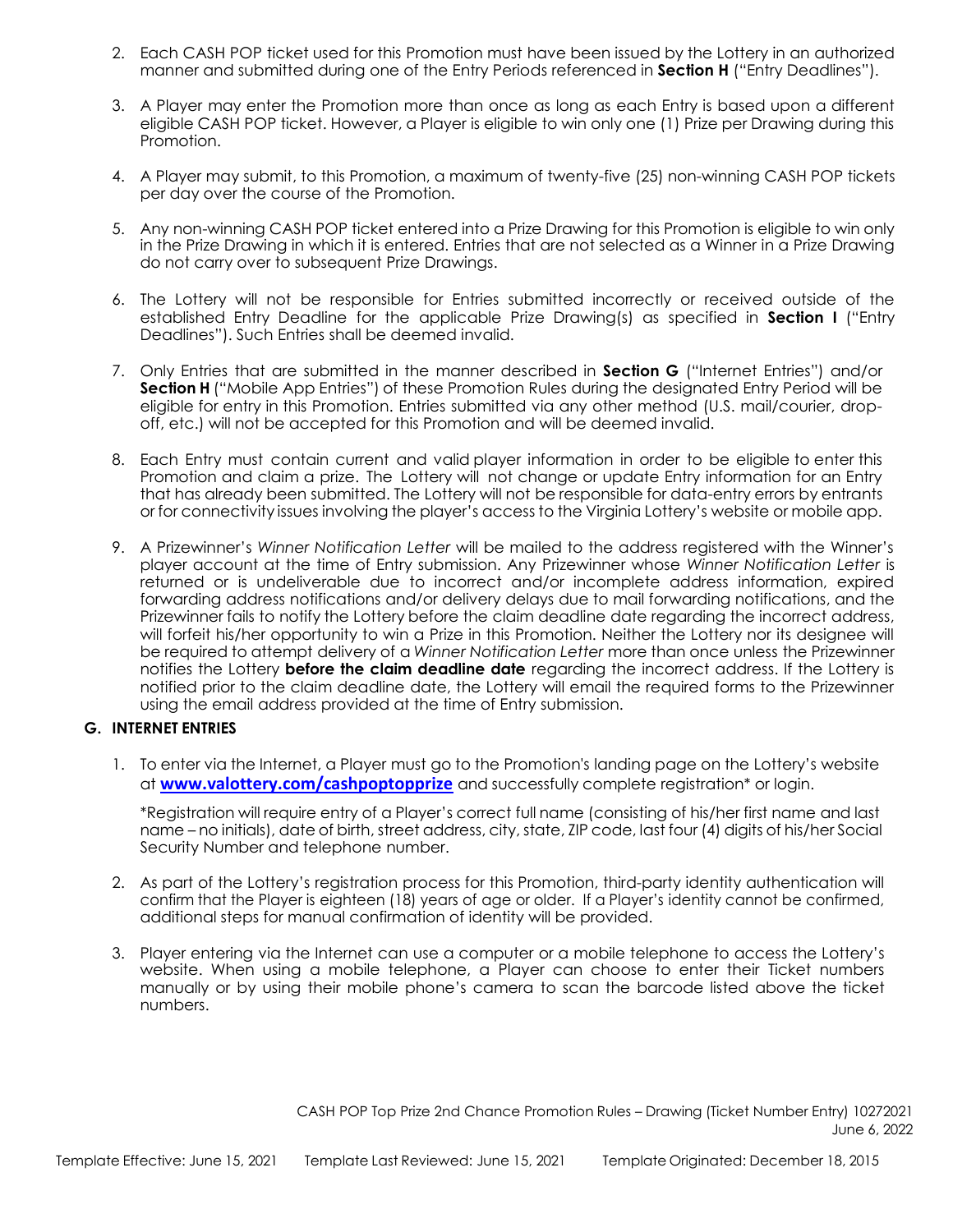- 4. Players who choose to manually enter their ticket information, must correctly enter the ticket serial number found on the bottom of their non-winning CASH POP ticket(s). The Lottery will not be responsible for ticket serial numbers that are transposed or entered incorrectly. Entries whose ticket serial numbers cannot be verified will be deemed invalid and not eligible for entry into this Promotion.
- 5. Once successfully entered, Players are not required to retain their CASH POP ticket in order to claim a Prize.

# **H. MOBILE APP ENTRIES**

1. To enter via the Lottery's Mobile App, a Player must have the app downloaded on their mobile device and then go to the Promotions tab and select the CASH POP Top Prize 2nd Chance Promotion where the Player must tap on the "Scan To Enter" button and successfully complete registration\* or login.

\*Registration will require entry of a Player's correct full name (consisting of his/her first name and last name – no initials), date of birth, street address, city, state, ZIP code, last four (4) digits of his/her Social Security Number and telephone number.

- 2. As part of the Lottery's registration process for this Promotion, third-party identity authentication will confirm that the Player is eighteen (18) years of age or older. If a Player's identity cannot be confirmed, additional steps for manual confirmation of identity will be provided.
- 3. Players must correctly use the camera on their mobile device to scan and enter the Ticket serial number found on the bottom of their non-winning CASH POP ticket(s). Entries whose Ticket serial numbers cannot be verified will be deemed invalid and not eligible for entry into this Promotion.
- 4. Once successfully entered, Players are not required to retain their CASH POP ticket in order to claim a Prize.

## **I. ENTRY DEADLINES:**

| <b>ENTRY PERIODS</b> |                                                                       |  |
|----------------------|-----------------------------------------------------------------------|--|
| Drawing #1           | June 6, 2022 (12:00 AM ET), through June 12, 2022 (11:59:59 PM ET)    |  |
| Drawing #2           | June 13, 2022 (12:00 AM ET), through June 19, 2022 (11:59:59 PM ET)   |  |
| Drawing #3           | June 20, 2022 (12:00 AM ET), through June 26, 2022 (11:59:59 PM ET)   |  |
| Drawing #4           | June 27, 2022 (12:00 AM ET), through July 3, 2022 (11:59:59 PM ET)    |  |
| Drawing #5           | July 4, 2022 (12:00 AM ET), through July 10, 2022 (11:59:59 PM ET)    |  |
| Drawing #6           | July 11, 2022 (12:00 AM ET), through July 17, 2022 (11:59:59 PM ET)   |  |
| Drawing #7           | July 18, 2022 (12:00 AM ET), through July 24, 2022 (11:59:59 PM ET)   |  |
| Drawing #8           | July 25, 2022 (12:00 AM ET), through August 7, 2022 (11:59:59 PM ET)* |  |

CASH POP Top Prize 2nd Chance Promotion Rules – Drawing (Ticket Number Entry) 10272021 June 6, 2022 **\*** Qualifying CASH POP tickets for this Promotion will be produced beginning **at 12:00 AM ET (midnight),**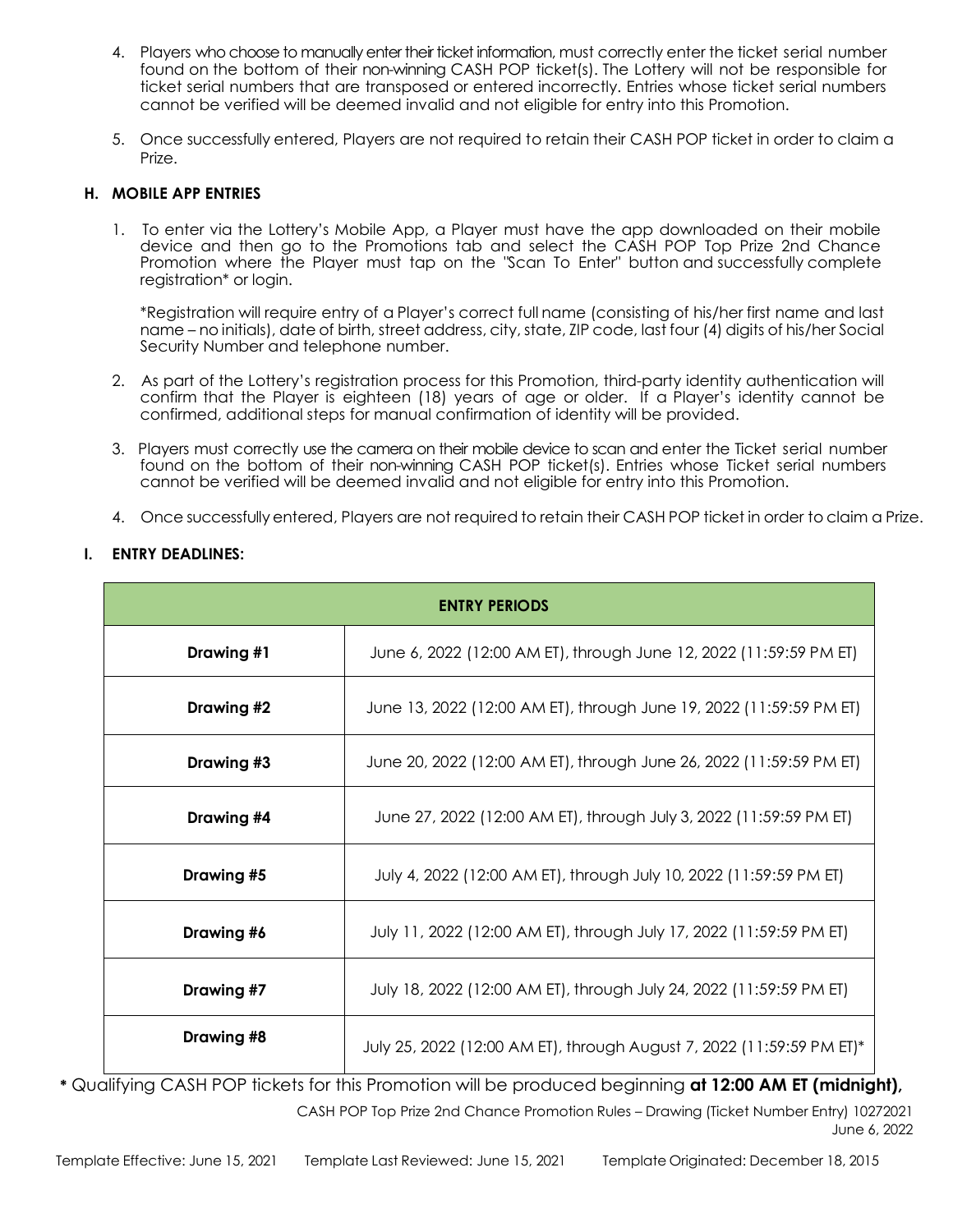**June 6, 2022, through 11:59 PM ET on July 31, 2022**.However, players have until August 7, 2022 to submit their Entry into the final drawing.

**J. PRIZE DESCRIPTIONS:** The Prizes listed below will be awarded as part of this Promotion:

| <b>DRAWING</b> | <b>PRIZE</b> | <b>NUMBER OF WINNERS</b> |
|----------------|--------------|--------------------------|
| Drawing #1     | \$2,500      |                          |
| Drawing #2     | \$2,500      |                          |
| Drawing #3     | \$2,500      |                          |
| Drawing #4     | \$2,500      |                          |
| Drawing #5     | \$2,500      |                          |
| Drawing #6     | \$2,500      |                          |
| Drawing #7     | \$2,500      |                          |
| Drawing #8     | \$2,500      |                          |

**K. PROMOTION DRAWINGS:** The following are the eight (8) established Prize Drawing dates for this Lottery Promotion:

| <b>Drawing#</b> | <b>Date</b>    |
|-----------------|----------------|
|                 | June 14, 2022  |
| 2               | June 21, 2022  |
| 3               | June 28, 2022  |
| 4               | July 5, 2022   |
| 5               | July 12, 2022  |
| 6               | July 19, 2022  |
| 7               | July 26, 2022  |
| 8               | August 9, 2022 |

Drawings will be conducted from all eligible Entries submitted via the established Entry methods and by the established Entry deadline dates. The following is an overview of how the Entries will be randomly selected for this Promotion.

- 1. After each established Entry deadline date, but prior to each Drawing, all eligible Entries submitted for that Drawing will be accounted for and the information loaded into a randomizer program.
- 2. Representatives from the Lottery's Security, Marketing, and Information Technology Services departments will oversee the use of the randomizer program to select the Winning Entries for this Promotion.
- 3. One Entry will be randomly selected for each Drawing.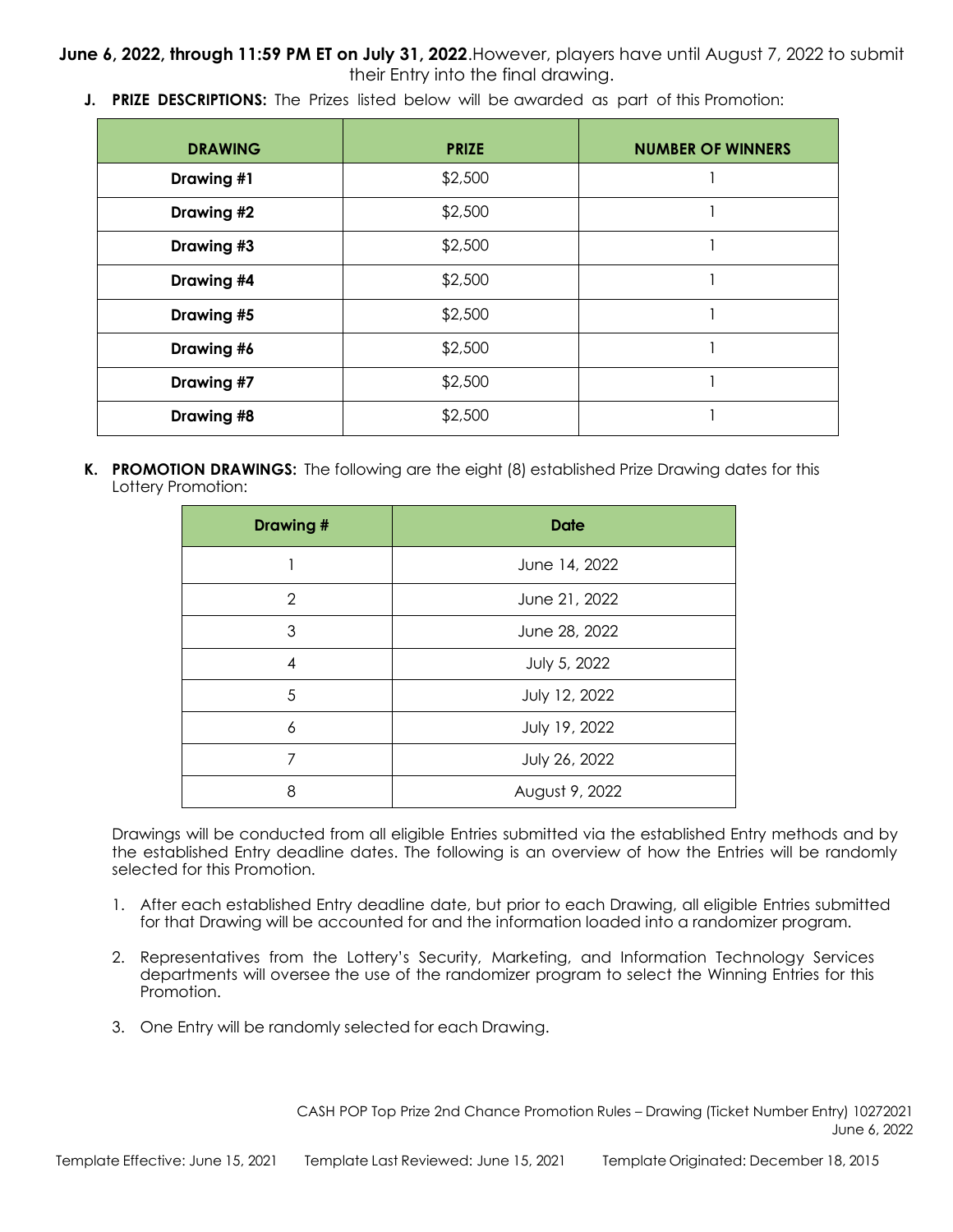- 4. Immediately after the Prizewinner is selected for each Drawing, ten (10) alternate Entries also will be selected using the same randomizer program. All alternate Prizewinners will be recorded in the order in which they were selected and will be used at the Lottery's discretion should any Prizewinner be determined ineligible. The Lottery's decision shall be final and controlling.
- 5. After each Drawing is completed, representatives of the Lottery's Security, Marketing, and Information Technology Services departments will confirm that the Entries (winner and alternates) selected in that Drawing are valid**.**
- 6. In the event that a selected Entry is deemed invalid (see **Section F** "Entry Requirements"), the first alternate with a valid Entry will be selected as a Prizewinner. This process shall continue until a valid Winning Entry has been selected for the Prize.

### **L. PRIZEWINNER PROCEDURES:**

Each Prizewinner selected in association with this Promotion will be notified by the Lottery via U. S. mail. All Prizewinners will receive a *Winner Claim Form* and an *Affidavit of Eligibility Form*. The Prizewinners will be required to complete and return both forms by the deadline stated in the *Winner Notification Letter*. Any Prizewinner who fails to respond to his/her *Winner Notification Letter* by the claim deadline date stated in his/her *Winner Notification Letter* will forfeit his/her Prize.

## **M. PRIZEWINNER VERIFICATION:**

- 1. Methods used by the Lottery to establish and confirm a Prizewinner's identity include, but are not limited to:
	- viewing and/or copying the Prizewinner's valid government-issued photo identification
	- viewing and/or copying proof of taxpayer identification number (e.g. Social Security number)
	- asking identity-verifying questions in the absence of the aforementioned document proof; and/or
	- viewing and/or retaining the information provided on a Lottery *Winner Claim Form*.
- 2. **In all cases involving a Promotion Cash Prize greater than \$100**, the Lottery must be provided with the Prizewinner's valid government-issued photo identification and taxpayer identification number (e.g. Social Security number). Payment will be delayed until such a number is provided, and the Prizewinner shall not be entitled to interest on the Prize funds attributable to such delay.

#### **N. PRIZE AWARD/PAYMENT:**

- 1. When paying a Prize **in excess of \$600**, the Lottery shall report the winnings or withhold taxes pursuant to rules established by the Internal Revenue Service and Virginia Department of Taxation and shall file the appropriate income reporting form(s) with the Internal Revenue Service and the Virginia Department of Taxation. Additionally, if the Prize is a cash Prize **greater than \$100** and subject to any set-off for delinquent debts, the Lottery shall withhold any monies due under Virginia's Set-Off Debt Collection Act if the agency has registered such debt with the Virginia Department of Taxation and timely notice of the debt has been furnished by the Virginia Department of Taxation to the Lottery.
- 2. Lottery Prizes awarded during this Promotion are not transferable or assignable.
- 3. Each Prizewinner is legally required to include the value of the Prize, as well as any taxes paid by the Lottery on his/her behalf, in his/her taxable income for tax-reporting purposes. As a result of accepting a Prize and considering a Prizewinner's total taxable income for the year in which the Prize is accepted, a Prizewinner may fall into a higher tax bracket for his/her federal and state tax liabilities for the year in which the Prize is accepted.